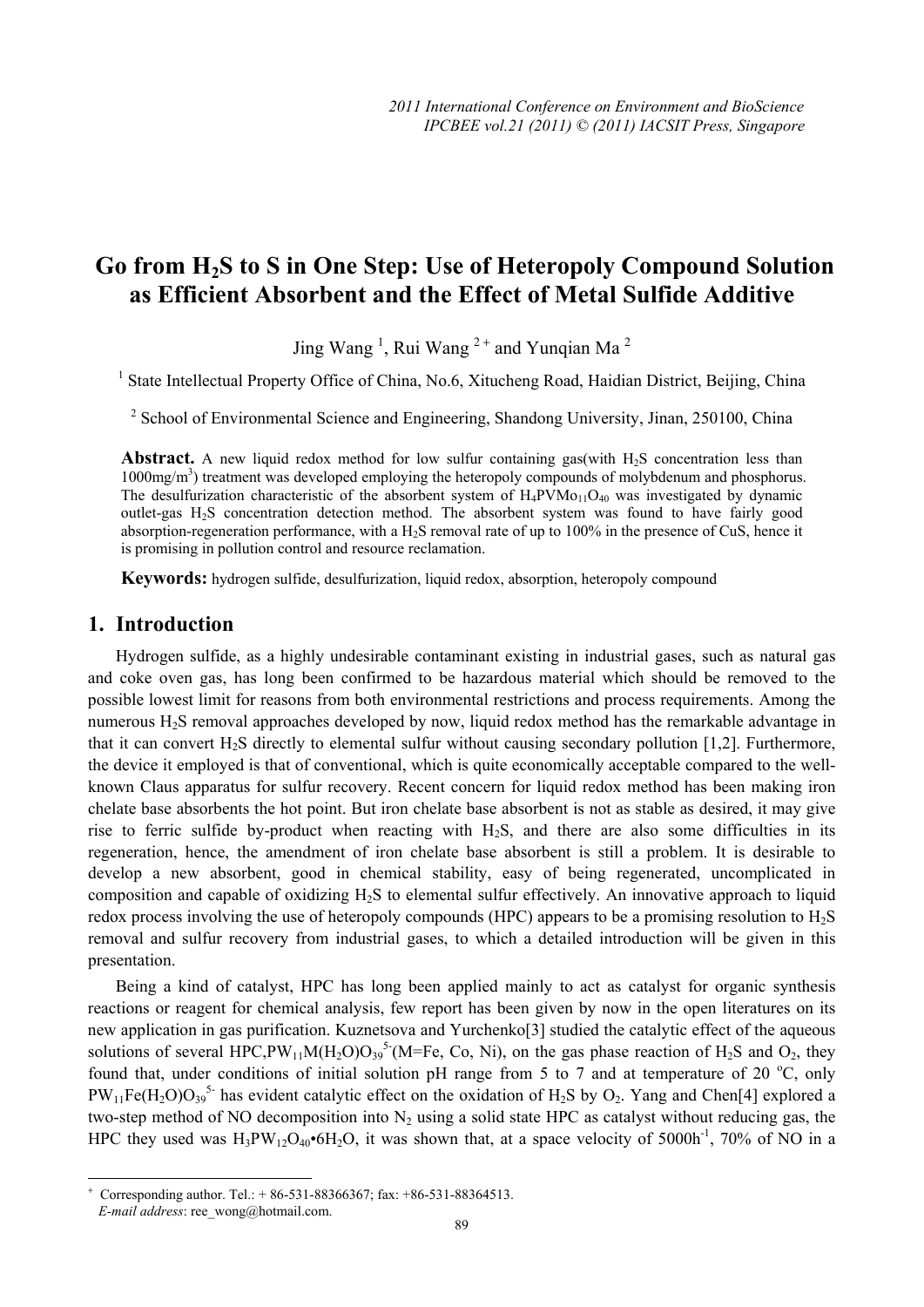simulated flue gas is absorbed in the fixed bed at  $150^{\circ}$ C, when the NO-saturated bed was heated to  $450^{\circ}$ C, 68.3% of the absorbed NO is decomposed into  $N_2$ . Except the reports by the author [5-7], none has been given on the direct removal of H2S from gas stream with the aqueous solution of HPC.

The HPC investigated in this study is  $H_4$ PVM $o_{11}O_{40}$ , which can easily gain one or more electron when reacting with H<sub>2</sub>S, making themselves changed into the reduction forms accordingly, the resultant HPC may be changed reversibly to their original form in the presence of air by losing the electron gained to oxygen. Hence, a circulating process of H2S conversion with HPC can be formed in the presence of air. This is the principle of the new process for  $H_2S$  conversion.

There are two reasons for the author to introduce this newly developed method for H<sub>2</sub>S removal. Firstly, the removal of H2S from industrial gases is a key step for most industrial processes relevant to the direct utllization or further processing of gases, relating to which the new information especially new solution or technique is naturally needed for the improvement of gas industries. Secondly, although the new method is up-to-date, the devices it requires it that of conventional, such as packed column, hence it can be readily industrialized provided the characteristics of the process are better understood.

# **2. Experimental**

#### **2.1. Absorbent and Gas**

All chemicals used were of reagent grade and deionized water was used throughout. The feed gas of constant H2S concentration, constant-flow rate is prepared by mixing two gas streams of dilute H2S and pure nitrogen after passing through mass flow controller respectively, the mixed gas stream was analyzed by zinc acetate absorption-iodometric titration method to determine  $H_2S$  concentration.

#### **2.2. Experimental Methods**

The scheme of the experimental flow sheet can be found in literature[5]. With the combination of Pt electrode, calomel electrode and potential analyzer, dynamic redox potential detection was conducted to monitor the whole process of H2S absorption with HPC and the resultant absorbent regeneration by air stream. In the meantime, online outlet  $H_2S$  concentration detection method was also executed with  $H_2S$ detector during the process of H2S absorption. The concentration and rate of the inlet gas stream was controlled at a fixed value with two mass flow controllers. The operation temperature was controlled automatically by a thermostat at a fixed value. To compensate the water loss in the gas-liquid reactor owing to long time operation, the inlet gas stream was pre-humidified by passing through a water saturation tank. The desulfurization product was studied with the aid of Finber 1000 Energy Spectrum.

## **3. Results and Discussion**

#### **3.1. The Effect of HPC Concentration**

To gas absorption, the absorbent concentration plays an important role in the whole process. Results from the effect of the absorbent concentration normally provide basic information for further design of the process equipment. From the experiment, we found a high dependence of the H2S removal efficiency on HPC concentration, where HPC refers to  $H_4$ PVMo<sub>11</sub>O<sub>40</sub>. In details, the experiments were conducted under condition of: inlet gas, 0.31 l/min; absorption temperature, 30 °C; volume of the absorbent, 200 ml;  $H_2S$ concentration, 580 mg/m<sup>3</sup>. In Figure 1, the H<sub>2</sub>S removal efficiency increases markedly as  $H_4$ PVMo<sub>11</sub>O<sub>40</sub> concentration increases from  $3.0\times10^{-4}$  mol/l to  $6.0\times10^{-4}$  mol/l, and such tendency diminishes when  $H_4$ PVM $o_{11}O_{40}$  concentration increases further. Meanwhile, the adsorption curves tend to level off with time. These indicate that maintenance of desulfurization efficiency at high level as close to 90% requires using of absorbent with concentration higher than  $2.5 \times 10^{-3}$  mol/l, which is economically competitive compared to the iron chelate liquid redox absorbent for  $H_2S$  removal.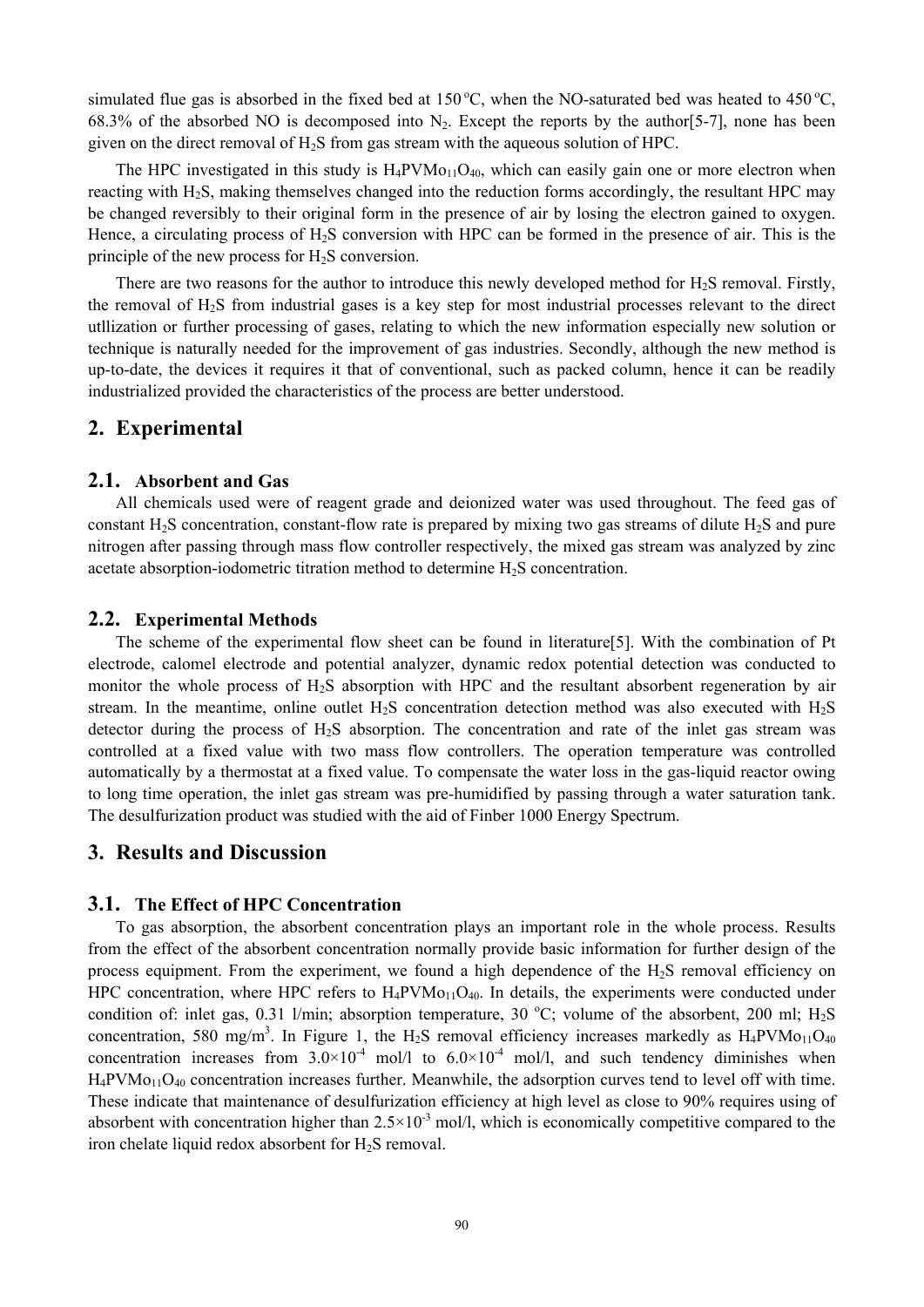

Fig. 1 Effect of  $H_4$ PVMo<sub>11</sub>O<sub>40</sub> concentration on  $H_2$ S absorption

#### **3.2. The Effect of Absorption Temperature**

With other conditions remained unchanged, the effect of absorption temperature was examined. From the results shown in Figure 2, it can be found that the absorption curve locates within a quite stable position, showing slight tendency of being affected by the change in absorption temperature from 30 to 50 $^{\circ}$ C. This implies that application of such process requires less or no heat input to maintain favorable absorption temperature. If possible, ambient temperature is a good choice.



Fig. 2 Effect of temperature on  $H_2S$  absorption

#### **3.3. The Effect of Inlet Gas H2S Concentration**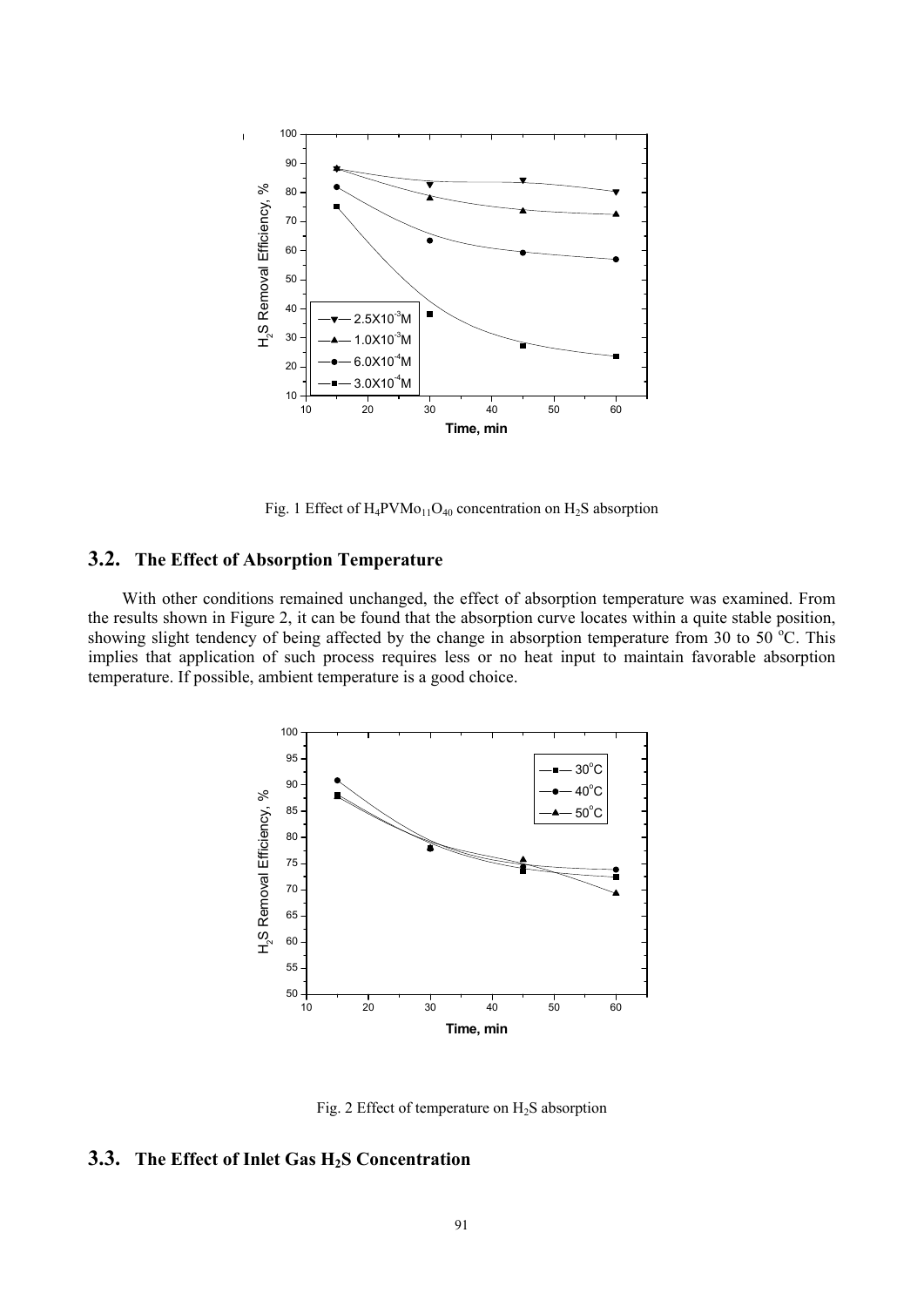The effect of inlet gas H<sub>2</sub>S concentration was examined under following conditions: inlet gas, 0.31 l/min; absorption temperature, 30 °C; volume of the absorbent, 200 ml;  $H_4$ PVMo<sub>11</sub>O<sub>40</sub> concentration,  $1 \times 10^{-3}$ mol/l. The results (Fig.3) show that increasing inlet gas  $H_2S$  concentration from 571mg/m<sup>3</sup> to 833 mg/m<sup>3</sup> leads to a sharp decrease in H2S removal efficiency while a quite less decline can be observed when inlet gas  $H<sub>2</sub>S$  concentration increases from 419 mg/m<sup>3</sup> to 571 mg/m<sup>3</sup>. These indicate that practical application should be cautious on the H<sub>2</sub>S concentration in the gas to be treated, and  $H_4PVMo_{11}O_{40}$  solution of  $1\times10^{-3}$  mol/l is applicable to treatment of gas containing  $H_2S$  of around 571 mg/m<sup>3</sup> or lower.



Fig. 3 Effect of inlet gas  $H_2S$  concentration on  $H_2S$  absorption

#### **3.4. The Effect of Metal Sulfide Additive**

To improve the desulfurization performance, many additives have been tested, from which metal sulfides have been found to be very effective. Shown in Table 1 are the test results on ZnS, CdS and CuS under the following experimental conditions: inlet gas,  $0.50$  l/min; absorption temperature,  $30^{\circ}$ C; volume of the absorbent, 200 ml;  $H_4$ PVMo<sub>11</sub>O<sub>40</sub> concentration,  $1 \times 10^{-3}$  mol/l;  $H_2$ S concentration, 580 mg/m<sup>3</sup>; additive/HPC=1:1, molar ratio; duration of the test, 30min. From the results listed in Table 1, it can be seen that the effect of metal sulfides follows the order of  $ZnS < CdS < CuS$ , where CuS shows the best enhancement effect on the absorption of  $H_2S$ .

|                                |             | Table 1 Test results on metal sulfides additives |          |          |
|--------------------------------|-------------|--------------------------------------------------|----------|----------|
|                                | no additive | with ZnS                                         | with CdS | with CuS |
| $H2S$ Removal<br>Efficiency, % | 83.63       | 84.73                                            | 88.71    | 100      |

| Finally, energy spectrum analysis of the sedimentation products derived from 10 absorption-regeneration                  |
|--------------------------------------------------------------------------------------------------------------------------|
| cycles with the absorbent systems of $H_4$ PVM $o_{11}O_{40}$ was conducted under conditions of 15kV of accelerating     |
| voltage and $1 \times 10^{-7}$ A of electron beam current. We found that the composition of the sedimentation product is |
| sulfur mainly, with little deposition compounds of molybdenum and vanadium.                                              |

# **4. Conclusions**

The aqueous solution of  $H_4PVMo_{11}O_{40}$  can be used as absorbent for  $H_2S$  removal. Among the three metal sulphides tested, CuS is the best for enhancing the performance absorbent. The desulfurization product is elemental sulfur mainly with little sedimentation of molybdenum and phosphorus.